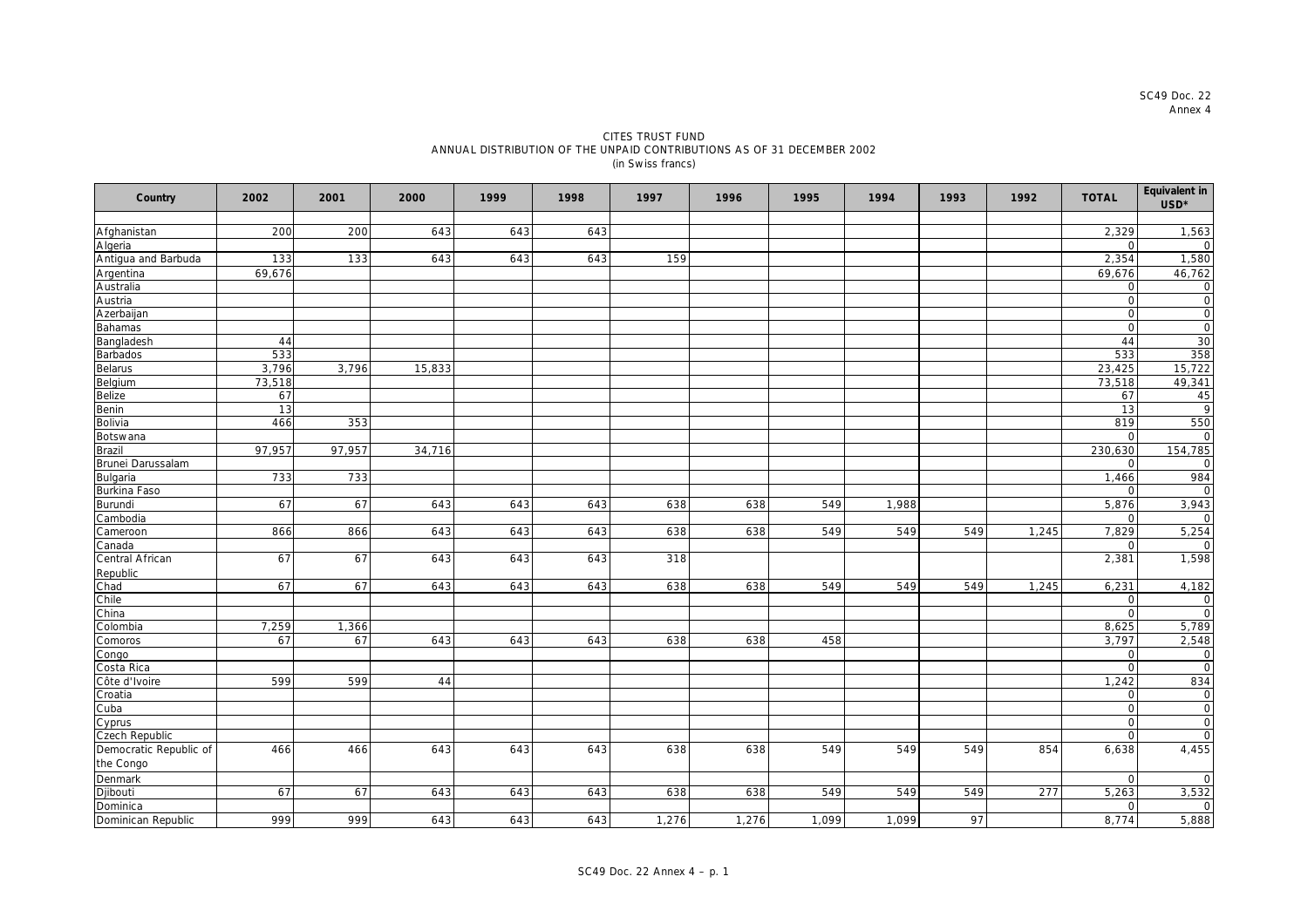| Country                  | 2002   | 2001         | 2000   | 1999   | 1998   | 1997   | 1996   | 1995   | 1994  | 1993  | 1992  | <b>TOTAL</b>         | Equivalent in<br>$\ensuremath{\mathsf{USD}}^\star$ |
|--------------------------|--------|--------------|--------|--------|--------|--------|--------|--------|-------|-------|-------|----------------------|----------------------------------------------------|
|                          |        |              |        |        |        |        |        |        |       |       |       |                      |                                                    |
| Ecuador                  | 1,332  |              |        |        |        |        |        |        |       |       |       | 1,332                | 894<br>5,811                                       |
| Egypt                    | 4,329  | 4,329<br>799 |        |        |        |        |        |        |       |       |       | 8,658                |                                                    |
| El Salvador              | 799    |              | 643    | 643    | 643    | 638    | 638    | 549    | 549   | 549   | 1,245 | 7,695                | 5,164                                              |
| <b>Equatorial Guinea</b> | 67     | 67           | 643    | 643    | 643    | 638    | 638    | 549    | 549   | 549   | 242   | 5,228<br>$\mathbf 0$ | 3,509                                              |
| Eritrea                  |        |              |        |        |        |        |        |        |       |       |       | $\circ$              | $\mathbf 0$<br>$\circ$                             |
| Estonia                  |        |              |        |        |        |        |        |        |       |       |       | $\Omega$             | $\Omega$                                           |
| Ethiopia                 |        |              |        |        |        |        |        |        |       |       |       |                      |                                                    |
| Fiji                     | 68     |              |        |        |        |        |        |        |       |       |       | 68<br>$\mathbf 0$    | 46                                                 |
| Finland                  |        |              |        |        |        |        |        |        |       |       |       |                      | $\overline{0}$                                     |
| France                   |        |              |        |        |        |        |        |        |       |       |       | $\mathbf 0$          | $\circ$                                            |
| Gabon                    | 999    | 999          | 643    | 643    | 643    | 1,276  | 1,276  | 1,099  | 1,099 | 1,099 | 1,032 | 10,808               | 7,253                                              |
| Gambia                   |        |              |        |        |        |        |        |        |       |       |       | ∩                    |                                                    |
| Georgia                  | 466    | 466          | 7,076  | 7,076  | 7,076  | 7,020  |        |        |       |       |       | 29,180               | 19,584                                             |
| Germany                  |        |              |        |        |        |        |        |        |       |       |       | $\mathbf 0$          | $\circ$                                            |
| Ghana                    |        |              |        |        |        |        |        |        |       |       |       | $\mathbf 0$          | $\circ$                                            |
| Greece                   |        |              |        |        |        |        |        |        |       |       |       | $\Omega$             | $\overline{0}$                                     |
| Grenada                  | 67     | 67           |        |        |        |        |        |        |       |       |       | 134                  | 90                                                 |
| Guatemala                | 1,199  | 1,199        | 437    |        |        |        |        |        |       |       |       | 2,835                | 1,903                                              |
| Guinea                   | 200    | 200          | 643    | 643    | 643    | 1,276  | 1,276  | 786    |       |       |       | 5,667                | 3,803                                              |
| Guinea-Bissau            | 67     | 67           | 643    | 643    | 643    | 638    | 294    |        |       |       |       | 2,995                | 2,010                                              |
| Guyana                   | 32     |              |        |        |        |        |        |        |       |       |       | 32                   | 21                                                 |
| Honduras                 | 200    | 200          | 346    |        |        |        |        |        |       |       |       | 746                  | 501                                                |
| Hungary                  |        |              |        |        |        |        |        |        |       |       |       | $\mathbf 0$          | $\circ$                                            |
| Iceland                  |        |              |        |        |        |        |        |        |       |       |       | $\circ$              | $\circ$                                            |
| India                    |        |              |        |        |        |        |        |        |       |       |       | $\mathbf 0$          | $\overline{0}$                                     |
| Indonesia                |        |              |        |        |        |        |        |        |       |       |       | $\mathbf 0$          | $\mathbf 0$                                        |
| Iran (Islamic Republic   | 10,721 | 10,721       | 28,947 | 28,947 | 28,947 | 49,137 | 49,137 | 31,394 |       |       |       | 237,951              | 159,698                                            |
| of)                      |        |              |        |        |        |        |        |        |       |       |       |                      |                                                    |
| Ireland                  |        |              |        |        |        |        |        |        |       |       |       | $\Omega$             | $\cap$                                             |
| Israel                   | 23,307 |              |        |        |        |        |        |        |       |       |       | 23,307               | 15,642                                             |
| Italy                    |        |              |        |        |        |        |        |        |       |       |       | $\mathsf O$          | $\circ$                                            |
| Jamaica                  |        |              |        |        |        |        |        |        |       |       |       | $\circ$              | $\overline{0}$                                     |
| Japan                    |        |              |        |        |        |        |        |        |       |       |       | $\Omega$             | $\Omega$                                           |
| Jordan                   | 400    | 400          | 643    | 222    |        |        |        |        |       |       |       | 1,665                | 1,117                                              |
| Kazakhstan               | 1,766  |              |        |        |        |        |        |        |       |       |       | 1,766                | 1,185                                              |
| Kenya                    |        |              |        |        |        |        |        |        |       |       |       | $\mathbf 0$          | $\circ$                                            |
| Latvia                   |        |              |        |        |        |        |        |        |       |       |       | $\circ$              | $\circ$                                            |
| Liberia                  | 133    | 133          | 643    | 643    | 643    | 26     |        |        |       |       |       | 2,221                | 1,491                                              |
| Liechtenstein            |        |              |        |        |        |        |        |        |       |       |       | $\mathbf 0$          | $\circ$                                            |
| Lithuania                |        |              |        |        |        |        |        |        |       |       |       | $\circ$              | $\circ$                                            |
| Luxembourg               |        |              |        |        |        |        |        |        |       |       |       | $\mathbf 0$          | $\circ$                                            |
| Madagascar               |        |              |        |        |        |        |        |        |       |       |       | $\mathbf 0$          | $\Omega$                                           |
| Malawi                   | 133    | 133          | 643    | 643    | 643    | 638    |        |        |       |       |       | 2,833                | 1,901                                              |
| Malaysia                 | 12,186 |              |        |        |        |        |        |        |       |       |       | 12,186               | 8,179                                              |
| Mali                     | 133    | 133          | 643    | 643    | 643    | 638    | 638    | 549    | 92    |       |       | 4,112                | 2,760                                              |
| Malta                    |        |              |        |        |        |        |        |        |       |       |       | $\Omega$             |                                                    |
| Mauritania               | 67     | 67           | 643    | 643    | 375    |        |        |        |       |       |       | 1,795                | 1,205                                              |
| Mauritius                | 599    |              |        |        |        |        |        |        |       |       |       | 599                  | 402                                                |
| Mexico                   | 27,941 |              |        |        |        |        |        |        |       |       |       | 27,941               | 18,752                                             |
| Monaco                   |        |              |        |        |        |        |        |        |       |       |       | $\mathbf 0$          | $\circ$                                            |
| Mongolia                 |        |              |        |        |        |        |        |        |       |       |       | $\mathbf{O}$         | $\circ$                                            |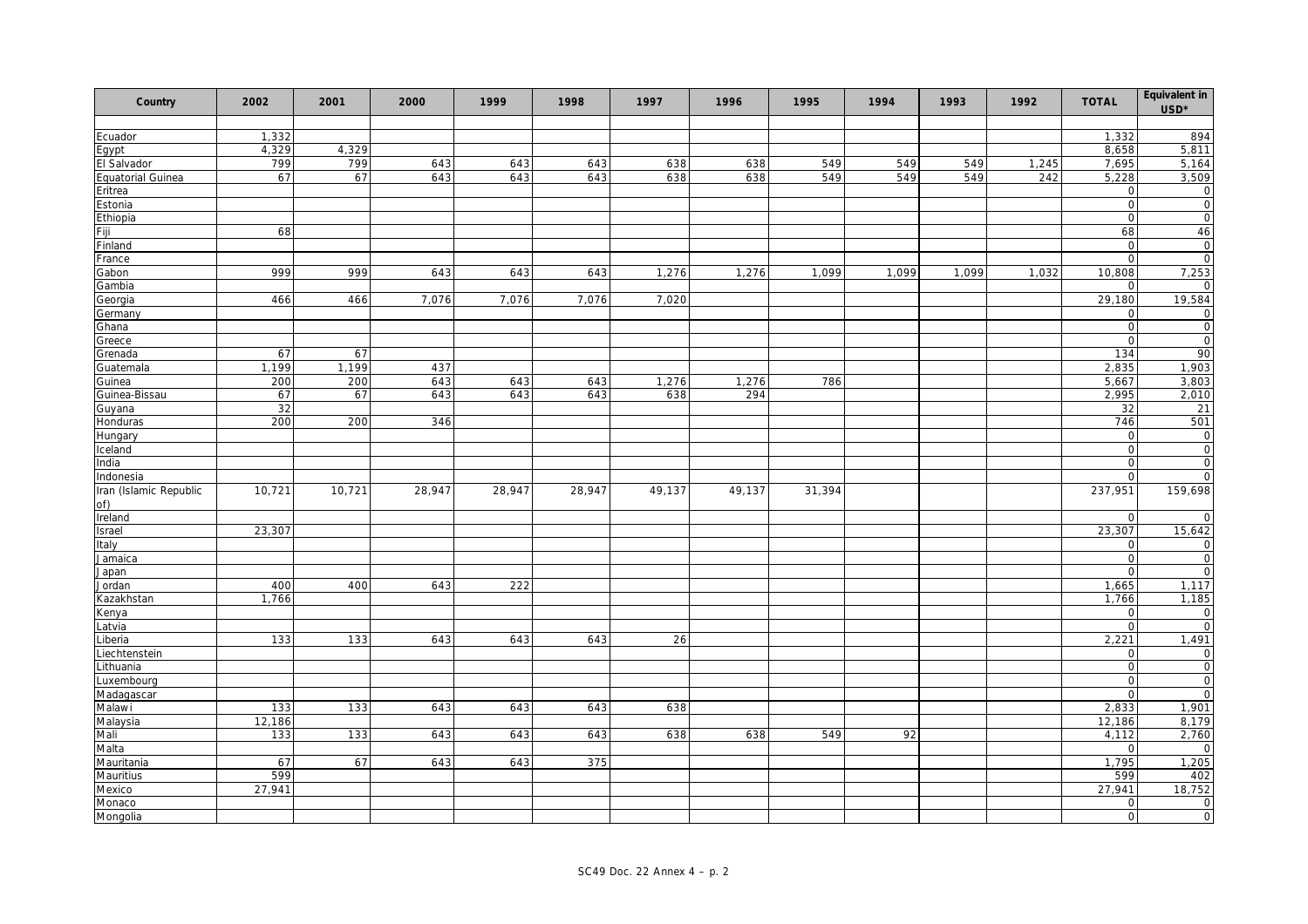| Country               | 2002  | 2001  | 2000  | 1999  | 1998 | 1997 | 1996 | 1995 | 1994 | 1993 | 1992  | <b>TOTAL</b>   | Equivalent in<br>$\ensuremath{\mathsf{USD}}^\star$ |
|-----------------------|-------|-------|-------|-------|------|------|------|------|------|------|-------|----------------|----------------------------------------------------|
| Morocco               | 2,730 | 2,730 | 1,930 | 1,126 |      |      |      |      |      |      |       | 8,516          | 5,715                                              |
| Mozambique            | 67    | 67    |       |       |      |      |      |      |      |      |       | 134            | 90                                                 |
| Myanmar               | 73    |       |       |       |      |      |      |      |      |      |       | 73             | 49                                                 |
| Namibia               |       |       |       |       |      |      |      |      |      |      |       | $\mathbf 0$    | $\overline{0}$                                     |
| Nepal                 | 266   |       |       |       |      |      |      |      |      |      |       | 266            | 179                                                |
| Netherlands           |       |       |       |       |      |      |      |      |      |      |       | $\mathbf 0$    | $\circ$                                            |
| New Zealand           |       |       |       |       |      |      |      |      |      |      |       | $\Omega$       | $\Omega$                                           |
| Nicaragua             | 67    | 67    | 212   |       |      |      |      |      |      |      |       | 346            | 232                                                |
| Niger                 | 133   | 133   | 643   | 643   | 643  | 638  | 638  | 549  | 549  | 549  | 1,245 | 6,363          | 4,270                                              |
| Nigeria               |       |       |       |       |      |      |      |      |      |      |       | $\mathbf 0$    | $\circ$                                            |
| Norway                |       |       |       |       |      |      |      |      |      |      |       | $\Omega$       | $\mathbf 0$                                        |
| Pakistan              | 3,929 |       |       |       |      |      |      |      |      |      |       | 3,929          | 2,637                                              |
| Panama                |       |       |       |       |      |      |      |      |      |      |       | $\Omega$       | $\cap$                                             |
| Papua New Guinea      | 466   | 466   | 643   | 643   | 334  |      |      |      |      |      |       | 2,552          | 1,713                                              |
| Paraguay              | 932   | 932   | 643   | 239   |      |      |      |      |      |      |       | 2,746          | 1,843                                              |
| Peru                  | 6,593 | 5,349 |       |       |      |      |      |      |      |      |       | 11,942         | 8,015                                              |
| Philippines           |       |       |       |       |      |      |      |      |      |      |       | $\mathbf 0$    | $\overline{0}$                                     |
| Poland                |       |       |       |       |      |      |      |      |      |      |       | $\mathbf 0$    | $\circ$                                            |
| Portugal              |       |       |       |       |      |      |      |      |      |      |       | $\mathbf 0$    | $\mathbf 0$                                        |
| Qatar                 |       |       |       |       |      |      |      |      |      |      |       | $\mathbf 0$    | $\circ$                                            |
| Republic of Korea     |       |       |       |       |      |      |      |      |      |      |       | $\mathbf 0$    | $\mathbf 0$                                        |
| Republic of Moldova   |       |       |       |       |      |      |      |      |      |      |       | $\mathbf 0$    | $\mathbf 0$                                        |
| Romania               |       |       |       |       |      |      |      |      |      |      |       | $\mathbf 0$    | $\mathbf 0$                                        |
| Russian Federation    |       |       |       |       |      |      |      |      |      |      |       | $\mathbf 0$    | $\mathbf 0$                                        |
| Rwanda                | 67    |       |       |       |      |      |      |      |      |      |       | 67             | 45                                                 |
| Saint Kitts and Nevis |       |       |       |       |      |      |      |      |      |      |       | $\mathbf 0$    | $\overline{0}$                                     |
| Saint Lucia           | 67    |       |       |       |      |      |      |      |      |      |       | 67             | 45                                                 |
| Saint Vincent and the | 67    | 67    |       |       |      |      |      |      |      |      |       | 134            | 90                                                 |
| Grenadines            |       |       |       |       |      |      |      |      |      |      |       |                |                                                    |
| Sao Tome and Principe | 67    |       |       |       |      |      |      |      |      |      |       | 67             | 45                                                 |
| Saudi Arabia          |       |       |       |       |      |      |      |      |      |      |       | $\mathbf 0$    | $\overline{0}$                                     |
| Senegal               | 400   | 400   | 643   | 643   | 643  | 638  | 638  | 549  | 549  | 549  | 1,245 | 6,897          | 4,629                                              |
| Serbia and Montenegro |       |       |       |       |      |      |      |      |      |      |       | ∩              | $\Omega$                                           |
| Seychelles            | 133   | 133   | 643   | 643   | 643  | 638  | 638  | 549  |      |      |       | 4,020          | 2,698                                              |
| Sierra Leone          | 5     |       |       |       |      |      |      |      |      |      |       | 5              | 3                                                  |
| Singapore             |       |       |       |       |      |      |      |      |      |      |       | $\Omega$       | $\Omega$                                           |
| Slovakia              |       |       |       |       |      |      |      |      |      |      |       | $\mathbf 0$    | $\overline{0}$                                     |
| Slovenia              |       |       |       |       |      |      |      |      |      |      |       | $\Omega$       | $\Omega$                                           |
| Somalia               | 67    | 67    | 643   | 643   | 643  | 638  | 638  | 549  | 549  | 549  | 1,245 | 6,231          | 4,182                                              |
| South Africa          |       |       |       |       |      |      |      |      |      |      |       | $\mathbf 0$    | $\circ$                                            |
| Spain                 |       |       |       |       |      |      |      |      |      |      |       | $\Omega$       | $\Omega$                                           |
| Sri Lanka             |       |       |       |       |      |      |      |      |      |      |       | $\overline{O}$ | $\circ$                                            |
| Sudan                 | 466   | 466   | 643   | 643   | 643  | 638  | 638  | 549  | 549  | 549  | 1,245 | 7,029          | 4.717                                              |
| Suriname              | 266   | 266   | 643   | 643   | 643  | 638  | 638  | 549  | 220  |      |       | 4,506          | 3,024                                              |
| Swaziland             | 133   | 133   | 643   | 643   | 643  | 372  |      |      |      |      |       | 2,567          | 1,723                                              |
| Sweden                |       |       |       |       |      |      |      |      |      |      |       | $\mathbf 0$    | $\circ$                                            |
| Switzerland           |       |       |       |       |      |      |      |      |      |      |       | $\mathbf 0$    | $\mathbf 0$                                        |
| Thailand              |       |       |       |       |      |      |      |      |      |      |       | $\Omega$       | $\mathbf 0$                                        |